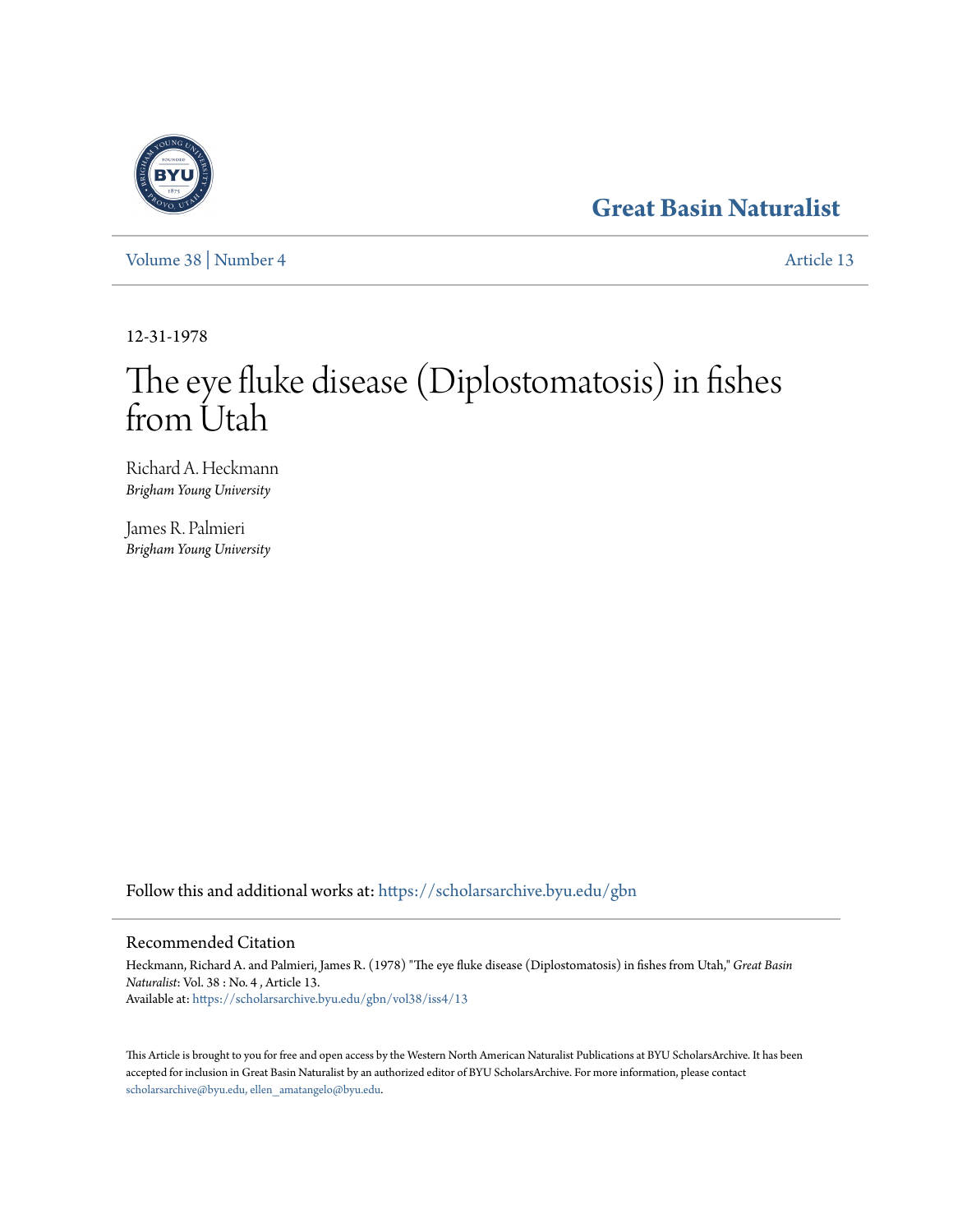# THE EYE FLUKE DISEASE (DIPLOSTOMATOSIS) IN FISHES FROM UTAH

Richard A. Heckmann' and James R. Palmieri'

Abstract.— During 1976 and 1977, 798 fish representing <sup>11</sup> species from eight collection sites in Utah were examined for metacercariae of Diplostomum spathaceum, which causes the fish eye fluke disease, diplostomatosis. Eight species were infected. The infection rate ranged from 7 percent of 46 Salmo gairdneri from Soldiers Creek Reservoir to 100 percent in 7 species of fish from four collection sites. Summary charts for four years of data are given for collection sites, piscine hosts in Utah, and fish hosts for Strawberry Reservoir, Utah.

During the past four years we have been studying the incidence, life history, morphology, host-parasite relationships, and control of Diplostomum spathaceum in Utah fishes. Palmieri et al. (1977) reported on the life history and habitat analysis of the eye fluke. The incidence of infection for 1974 and 1975 was reported in a previous publication (Evans et al. 1976).

Diplostomum spathaceum (Rudolfi 1819), or the fish eye fluke which causes the dis ease diplostomatosis, was reported in Straw berry Reservoir, Utah, by the Division of Wildlife Resources in 1973. Fish are the most common second intermediate hosts; however, infections in amphibians, reptiles, and mammals have also been reported (Ferguson 1943). Once the cercariae have penetrated the second intermediate host, they lose their forked tails and migrate to the lens tissue, where the metacercariae develop in 50-60 days (Erasmus 1958). Diplostomatosis causes cataracts of the lens tissue, due to the presence of the metacercarial stage of this parasite. Visual acuity for infected fish can be slightly hampered or lost, de pending on the number of worms present. In addition to visual loss, fish show retarded growth and a change in food habits. In crease in the incidence of the disease in the state has generated public and academic concern.

The purpose of this paper is to report on the last two years of survey data (1976-1977) for the prevalence of the eye fluke in fish, indicate new hosts for Utah and sites of infection, and summarize four years of data for Strawberry Reservoir, Utah.

# MATERIALS AND METHODS

A survey of piscine hosts was accomplished with the cooperation of the Utah Division of Wildlife Resources. Regional fisheries biologists provided heads of fish sampled during routine and annual in vestigations of fish populations throughout the state. Arrangements were made to obtain the samples following the inventories accomplished by the state fisheries biologists. Fish were collected by gill net, seine, and hook and line, then placed in ice chests until the senior author obtained the samples for study at Brigham Young University. The species was determined and recorded.

In the laboratory, fish were examined for metacercariae of *D. spathaceum*. Each individual eye was extracted and carefully ex amined, records of fish and lens condition determined, and individual numbers of worms found infecting the right and left eye recorded.

#### **RESULTS**

A total of 798 fish were examined from eight collection sites in Utah during 1976

<sup>&#</sup>x27;Department of Zoology, Brigham Young University, Prove, Utah 84602.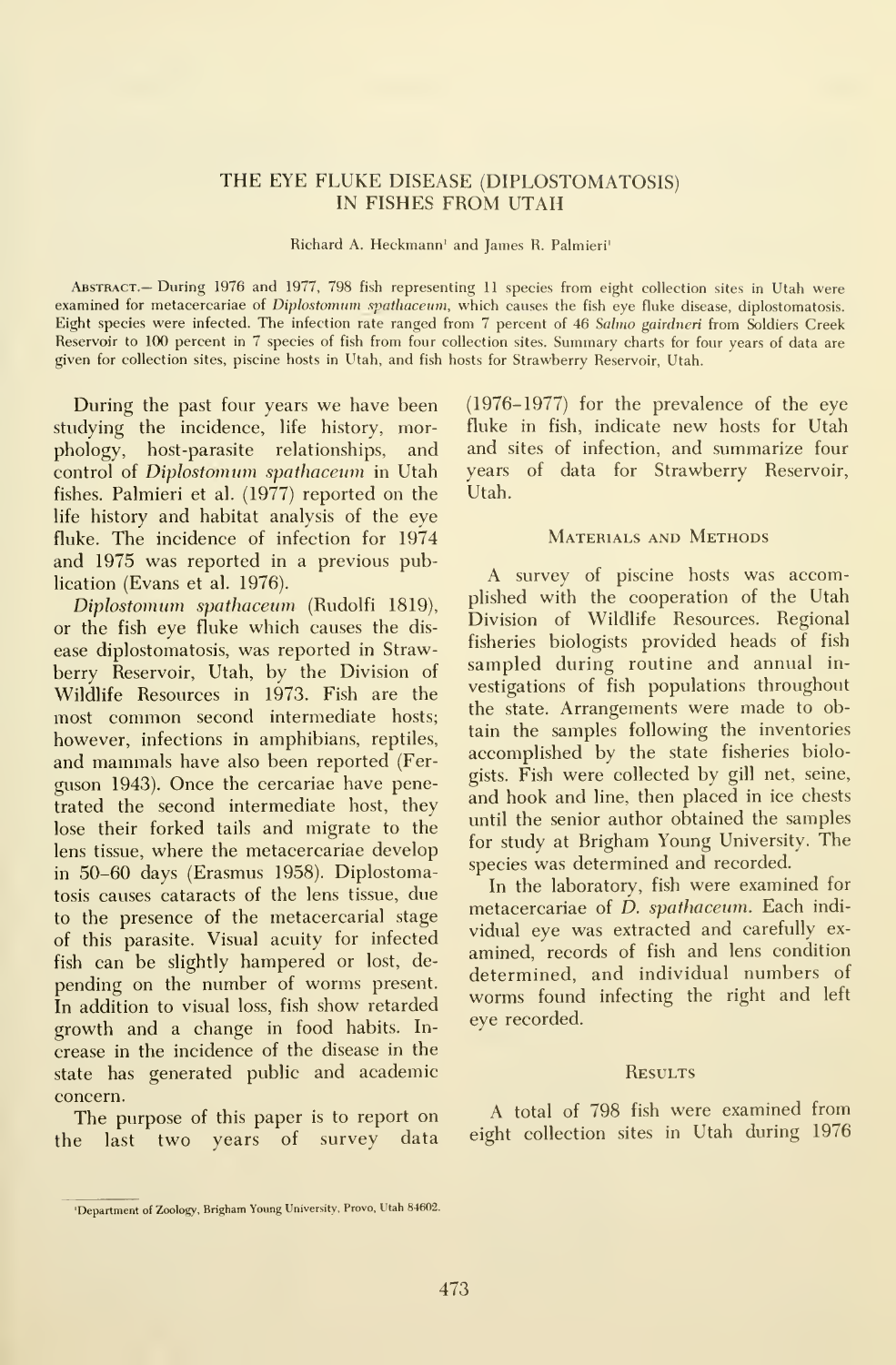and 1977 (Table 1). Of the 11 species of fish, 8 were infected with the metacercariae of D. spathaceum (Table 1).

There are 13 known piscine hosts for the eye fluke in Utah (Table 2), which have been found at 14 sites (Table 3). From pre-

| Collection date | Reservoir<br>collection<br>locality | <b>Hosts</b><br>collected                                                                                                                                                       | Number<br>$\sigma$<br>fish                                          | Percent<br>infection<br>of fish                                | Average number<br>metacercariae/host<br>(Range in parenthesis)                                                        |
|-----------------|-------------------------------------|---------------------------------------------------------------------------------------------------------------------------------------------------------------------------------|---------------------------------------------------------------------|----------------------------------------------------------------|-----------------------------------------------------------------------------------------------------------------------|
| 27-VI-1976      |                                     | East Canyon Salmo gairdneri<br>Salmo clarki<br>Richardsonius balteatus<br>Catostomus ardens                                                                                     | 19<br>3<br>6<br>7                                                   | 95<br>100<br>100<br>100                                        | $7.4(0-30)$<br>$2.0(1-3)$<br>$9.7(1-16)$<br>$66.7(7-105)$                                                             |
| 27-IV-1976      | Echo                                | Salmo gairdneri<br>Prosopium williamsoni<br>Cyprinus carpio<br>Catostomus ardens<br>Catostomus platyrhynchus                                                                    | 8<br>6<br>$\mathbf{1}$<br>$\overline{2}$<br>$\overline{\mathbf{4}}$ | 13<br>$\mathbf{0}$<br>$\mathbf{0}$<br>$\Omega$<br>$\mathbf{0}$ | $1(0-1)$<br>$\bf{0}$<br>$\mathbf{0}$<br>$\overline{0}$<br>$\boldsymbol{0}$                                            |
| 27-IV-1976      | Rockport                            | Salmo trutta<br>Salmo gairdneri<br>Catostomus platyrhynchus<br>Gila atraria                                                                                                     | 3<br>14<br>$\mathbf{I}$<br>12                                       | $\mathbf{0}$<br>14<br>$\mathbf{0}$<br>25                       | $\mathbf{0}$<br>$1.5(0-2)$<br>$\bf{0}$<br>$1(0-1)$                                                                    |
| 30-IV-1976      | <b>Lost Creek</b>                   | Salmo clarki<br>Salmo gairdneri<br>Catostomus ardens<br>Gila atraria                                                                                                            | 13<br>6<br>14<br>27                                                 | $\theta$<br>$\theta$<br>72<br>48                               | $\overline{0}$<br>$\mathbf{0}$<br>$18.0(0-131)$<br>$3.1(0-6)$                                                         |
| 14-V-1976       |                                     | Hyrum Dam Salmo gairdneri<br>Salmo trutta<br>Cyprinus carpio                                                                                                                    | 55<br>$\overline{5}$<br>8                                           | 100<br>80<br>50                                                | $16.4(3-42)$<br>$4.3(0-7)$<br>$6.2(0-10)$                                                                             |
| 13-V-1976       | Pineview                            | Ictalurus melas<br>Salmo gairdneri<br>Cyprinus carpio<br>Gila atraria<br>Lepomis macrochirus                                                                                    | 9<br>16<br>$\overline{2}$<br>12<br>12                               | 78<br>86<br>50<br>100<br>100                                   | $2.6(0-5)$<br>$2.7(0-7)$<br>$4.0(0-4)$<br>$3.1(1-7)$<br>$3.6(1-10)$                                                   |
| 19-V-1976       | Soldiers<br>Creek                   | Salmo gairdneri<br>Salvelinus fontinalis                                                                                                                                        | 46<br>$\mathbf{1}$                                                  | $\overline{7}$<br>$\mathbf{0}$                                 | $1.3(0-2)$<br>$\boldsymbol{0}$                                                                                        |
| 20-V-1976       | Strawberry                          | Salmo clarki<br>Salmo gairdneri<br>Catostomus platyrhynchus<br>Richardsonius balteatus                                                                                          | 19<br>82<br>15<br>18                                                | 84<br>100<br>100<br>100                                        | $3.0(0-11)$<br>$30.1(1-200+)$<br>$151.5(58-200+)$<br>$6.3(1-23)$                                                      |
| 28-V-1976       | Strawberry                          | Richardsonius balteatus                                                                                                                                                         | 25                                                                  | 100                                                            | $5.9(1-72)$                                                                                                           |
| 28-X1-1976      | Strawberry                          | Salmo clarki<br>Gila atraria<br>Salmo gairdneri<br>Richardsonius balteatus                                                                                                      | 30<br>34<br>52<br>9                                                 | 80<br>97<br>100<br>89                                          | $2.6(0-18)$<br>$3.6(0-10)$<br>$85.4(3-200+)$<br>$2.8(0-6)$                                                            |
| 3-VI-1977       | Strawberry                          | Salmo gairdneri<br>Salmo clarki<br>Richardsonius balteatus<br>Gila atraria<br>Catostomus platyrhynchus                                                                          | 27<br>15<br>6<br>20<br>10                                           | 100<br>93<br>100<br>90<br>100                                  | $34.2(1-200+)$<br>$3.4(0-12)$<br>$4.1(1-15)$<br>$3.6(0-9)$<br>$189.1(62 - 200 + )$                                    |
| 15-VI-1977      | Strawberry                          | Salmo gairdneri<br>Salmo clarki<br>Gila atraria<br>Catostomus platyrhynchus<br>Richardsonius balteatus<br>Catostomus ardens<br>Salvelinus fontinalis<br>Rhinichthues cataractae | 31<br>14<br>16<br>10<br>10<br>12<br>$\mathbf{1}$<br>10              | 100<br>86<br>100<br>100<br>90<br>100<br>100<br>$\mathbf{0}$    | $35.2(1-200+)$<br>$2.8(0-7)$<br>$3.4(1-14)$<br>$176.2(58-200+)$<br>$3.5(0-9)$<br>$12.3(3-17)$<br>168(168)<br>$\bf{0}$ |

|  |  |  | TABLE 1. Location, fish host, and parasite infection data of Diplostomum spathaceum for Utah (1976 and 1977). |  |  |  |  |
|--|--|--|---------------------------------------------------------------------------------------------------------------|--|--|--|--|
|--|--|--|---------------------------------------------------------------------------------------------------------------|--|--|--|--|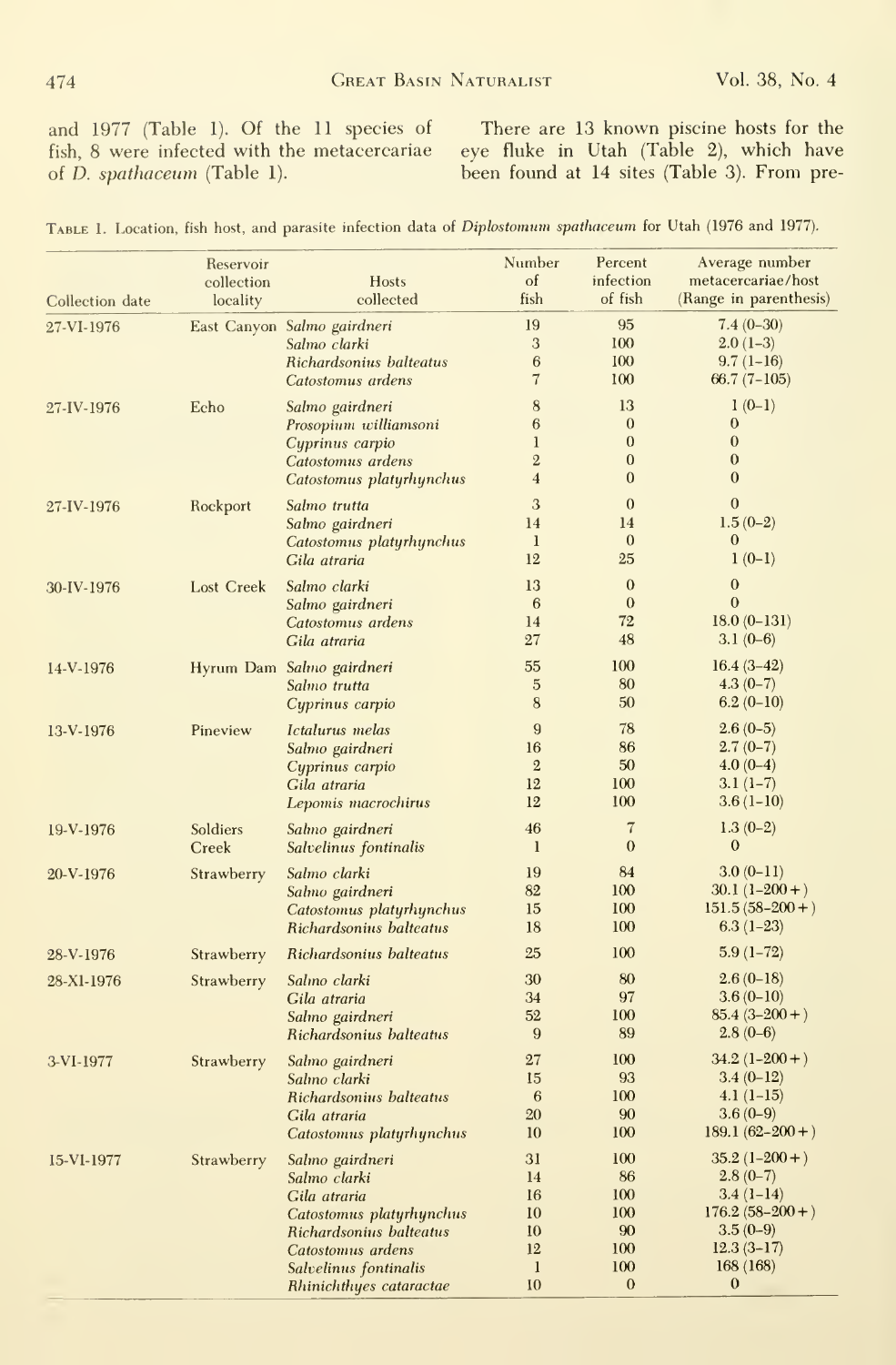vious published data (Palmieri et al. 1976b, 1977) we have added 3 additional hosts and included 4 more sites for diplostomatosis in Utah. The rate of infection varied from 7 percent for a Salmo gairdneri from Soldiers Creek Reservoir to 100 percent found in seven species of fish {Salmo gairdneri, Richardsonius balteatus, Catostomus ardens, Gila atraria, Lepomis macrochirus, Catostomus platyrhynchus, Salvelinus fontinalis) from 4 of the 8 collection sites (Table 1).

To date, a total of 1637 fish, including 22 species from 21 collection sites throughout Utah, have been checked for diplostomatosis. Although the number of metacercariae in the right and left lenses of individual hosts seldom was identical, no significant lens preference was noted. Examination of data related to host-sex susceptibility to in fection by metacercariae of D. spathaceum revealed no significant correlation.

The rate of infection of D. spathaceum across Utah is high, as exemplified by samples from Strawberry Reservoir (Table 4). For this body of water, three species of fish, Salmo gairdneri, Salvelinus fontinalis, and Catostomus platyrhynchus, have large numbers of metacercariae which probably impair vision.

## **Discussion**

Samples of fish from eight collection sites of Diplostomum spathaceum in Utah. in Utah were examined for Diplostomum spathaceum metacercariae. These data substantiated previous results (Palmieri et al. 1977) that the rate of infection across Utah is high and widespread. Three additional piscine hosts and four reservoirs are includ ed on the lists for intermediate hosts and habitats respectively. There are sites in Utah where the fluke has not been found. The reason for this is indicated by the lack of the needed shoreline and bottom vegetation, so important for the development, growth, and reproduction of snails. The lack of vegetation, snail, and gull hosts, as well as the presence of low water temperatures, probably accounts for the low infection rate in high alpine lakes. The lack of shoreline vegetation is another reason for the absence of the disease in reservoirs and lakes at lower elevations.

There has been an increase in the in cidence of metacercariae for fish in Strawberry Reservoir (Table 4). Salmo gairdneri has gone through an increase in prevalence and numbers during the last four years. The last samples of this piscine host suggest a stabilization in number of worms per eye (range 1 to  $200 +$ ). The Utah chub, Gila atraria, has become prominent in recent gill net samples from Strawberry Reservoir. All

Table 2. Summary of fish hosts positive for metacercariae of Diplostomum spathaceum in Utah.

|                          |                    | Range of<br>infection<br>with |
|--------------------------|--------------------|-------------------------------|
| Fish host                | Number<br>examined | metacercariae                 |
|                          |                    | (percent)                     |
| Catostomus ardens        | 42                 | $72 - 100$                    |
| Catostomus discobolus    | 26                 | $0 - 5.8$                     |
| Catostomus platyrhynchus | 117                | $60.5 - 100$                  |
| Cyprinus carpio          | 8                  | $0 - 50$                      |
| Gila atraria             | 210                | $0 - 100$                     |
| Ictalurus melas          | 9                  | $0 - 78$                      |
| Lepomis macrochirus      | 12                 | $0 - 100$                     |
| Micropterus salmoides    | 61                 | $0 - 49$                      |
| Salmo clarki             | 179                | $0 - 100$                     |
| Salmo gairdneri          | 792                | $0 - 100$                     |
| Salmo trutta             | 21                 | $0 - 100$                     |
| Salvelinus fontinalis    | 14                 | $0 - 100$                     |
| Richardsonius balteatus  | 91                 | $0 - 100$                     |

TABLE 3. Collecting sites for intermediate hosts (fish)

| Collection site                       | County            |
|---------------------------------------|-------------------|
| Ash and LaVerkin creeks               | Washington        |
| Deer Creek Reservoir                  | Wasatch           |
| Echo Reservoir <sup>•</sup>           | Morgan            |
| East Canyon Reservoir <sup>®</sup>    | Davis             |
| Fish Lake°                            | Sevier            |
| <b>Flaming Gorge Reservoir®</b>       | Daggett           |
| Hyrum Reservoir <sup>®</sup>          | Cache             |
| Kolob Reservoir                       | Washington        |
| Lake Powell                           | Kane and San Juan |
| Lost Creek Reservoir <sup>®</sup>     | Summit            |
| Mantua Reservoir°                     | Box Elder         |
| Mirror and Lost lakes                 | Summit            |
| Nine-Mile Reservoir <sup>°</sup>      | Sanpete           |
| Otter Creek Reservoir <sup>o</sup>    | Piute             |
| Palisade Lake°                        | Sanpete           |
| Pineview Reservoir <sup>®</sup>       | Weber             |
| Rockport Reservoir°                   | Summit            |
| Scofield Reservoir                    | Carbon            |
| Soldiers Creek Reservoir <sup>®</sup> | Wasatch           |
| Strawberry Reservoir <sup>®</sup>     | Wasatch           |
| Utah Lake                             | Utah              |

\*Contain infected fish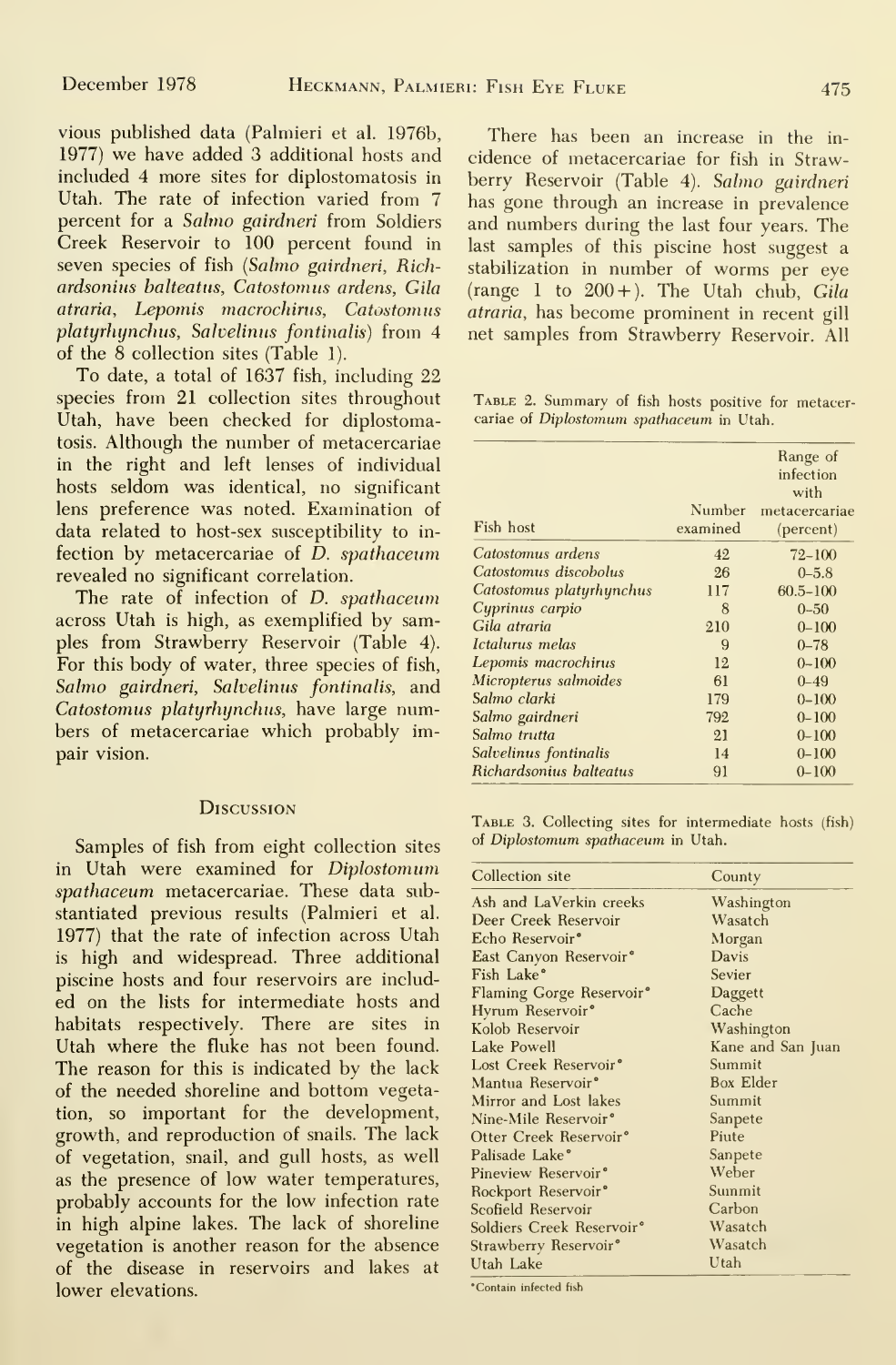the chub from the last sample were infected with limited mimbers (1 to 14 per host) of metacercariae. There has been no signifi cant change in the infection rate for Salmo clarki, Catostomus platyrhynchus, and Salvelinus fontinalis during the four-year sampling period for Strawberry Reservoir (Table 4).

The pathological effects of Diplostomum spathaceum upon the fish host are many.

Examination of those fish blinded with cataract and containing <sup>a</sup> heavy burden of lar val metacercariae revealed stunted growth (length, girth, and weight), abnormal feed ing behavior (lack of response to visual stimuli), and decreased vital acuity (Palmieri et al. 1977). Ashton et al. (1969) reported that larvae migrate to the eye via vascular venous channels and showed that the lens, vitreous, or cortex of the eye may be pro-

| TABLE 4. Fish sampled from Strawberry Reservoir, four years. |  |  |  |  |  |
|--------------------------------------------------------------|--|--|--|--|--|
|--------------------------------------------------------------|--|--|--|--|--|

| Host                     | Date of       | Number of      | Percent          | Average number of<br>metacercariae |
|--------------------------|---------------|----------------|------------------|------------------------------------|
| species                  | sample        | fish           | infection        | (Range in parenthesis)             |
| Salmo clarki             | 20-IV-74      | 19             | 48               | $3.4(0-5)$                         |
| (Cutthroat trout)        | $6-1X-74$     | $\overline{9}$ | 56               | $4.2(0-6)$                         |
|                          | 5-VI-75       | 75             | 88               | $7.3(0-23)$                        |
|                          | $30 - X - 75$ | 10             | 90               | 2.1(0.5)                           |
|                          | $20-V-76$     | 19             | 84               | $3.0((0-11)$                       |
|                          | 28-XI-76      | 30             | 80               | $2.6(0-18)$                        |
|                          | $3-VI-77$     | 15             | 93               | $3.4(0-12)$                        |
|                          | $15-VI-77$    | 14             | 86               | $2.8(0-7)$                         |
| Salmo gairdneri          | 20-VI-74      | $\overline{4}$ | 75               | $8.6(0-20)$                        |
| (Rainbow trout)          | 9-VIII-74     | 49             | 98               | $13.4(0-22)$                       |
|                          | $6-XI-74$     | 71             | 98               | $11.9(0-27)$                       |
|                          | 5-VI-75       | 35             | 97               | $40.0(0-200+)$                     |
|                          | 8-VII-75      | $\overline{2}$ | 100              | $33.5(1-200+)$                     |
|                          | 10-VII-75     | $\mathbf{2}$   | 100              | $2.0(1-13)$                        |
|                          | $30 - X - 75$ | 53             | 93               | $14.5(0-54)$                       |
|                          | $20-V-76$     | 82             | 100              | $30.1(1-200+)$                     |
|                          | 18-X1-76      | 52             | 100              | $85.4(1-200+)$                     |
|                          | $3-VI-77$     | 27             | 100              | $34.2(1-200+)$                     |
|                          | $15-VI-77$    | 31             | 100              | $35.2(1-200+)$                     |
| Salvelinus fontinalis    | $30 - X - 75$ | 3              | 100              | $32.6(5-31)$                       |
| (Brook trout)            | 5-VI-75       | $\overline{4}$ | 100              | $140.9(25-200+)$                   |
|                          | $15-V1-77$    | $\mathbf{1}$   | 100              | 168 (168)                          |
| Catostomus platyrhynchus | 20-VI-74      | 8              | 100              | $102.9(35-200+)$                   |
| (Mountain sucker)        | $6-X1-74$     | 15             | 100              | $81.1(6-200+)$                     |
|                          | 5-VI-75       | 21             | 100              | $112.0(25-200+)$                   |
|                          | $30 - X - 75$ | 9              | 100              | $159.6(39-200+)$                   |
|                          | $20 - V - 76$ | 15             | 100              | $151.5(25-200+)$                   |
|                          | $3-VI-77$     | 10             | 100              | $189.1(62 - 200 + )$               |
|                          | 15-VI-77      | 10             | 100              | $176.2(58-200+)$                   |
| Catostomus ardens        | $5-VI-75$     | 11             | 100              | $8.8(2-14)$                        |
| (Utah sucker)            | $15-VI-77$    | 12             | 100              | $12.3(3-17)$                       |
| Richardsonius balteatus  | 5-VI-75       | $\overline{5}$ | 80               | $30.6(0-57)$                       |
| (Redside shiner)         | $30 - X - 75$ | 22             | 95               | $7.2(0-16)$                        |
|                          | $20 - V - 76$ | 18             | 100              | $6.3(1-23)$                        |
|                          | $28-V-76$     | 25             | 100              | $5.9(1-22)$                        |
|                          | 28-XI-76      | 9              | 89               | $2.8(0-6)$                         |
|                          | $3-VI-77$     | 6              | 100              | $4.1(1-15)$                        |
|                          | 15-VI-77      | 10             | 90               | $3.5(0-9)$                         |
| Gila atraria             | 28-XI-76      | 34             | 80               | $2.6(0-18)$                        |
| (Utah chub)              | $3-VI-77$     | 20             | 90               | $3.6(0-9)$                         |
|                          | $15-VI-77$    | 16             | 100              | $3.4(1-14)$                        |
| Rhinichthyes cataractae  | 15-V1-77      | 10             | $\boldsymbol{0}$ | 0 <sub>0</sub>                     |